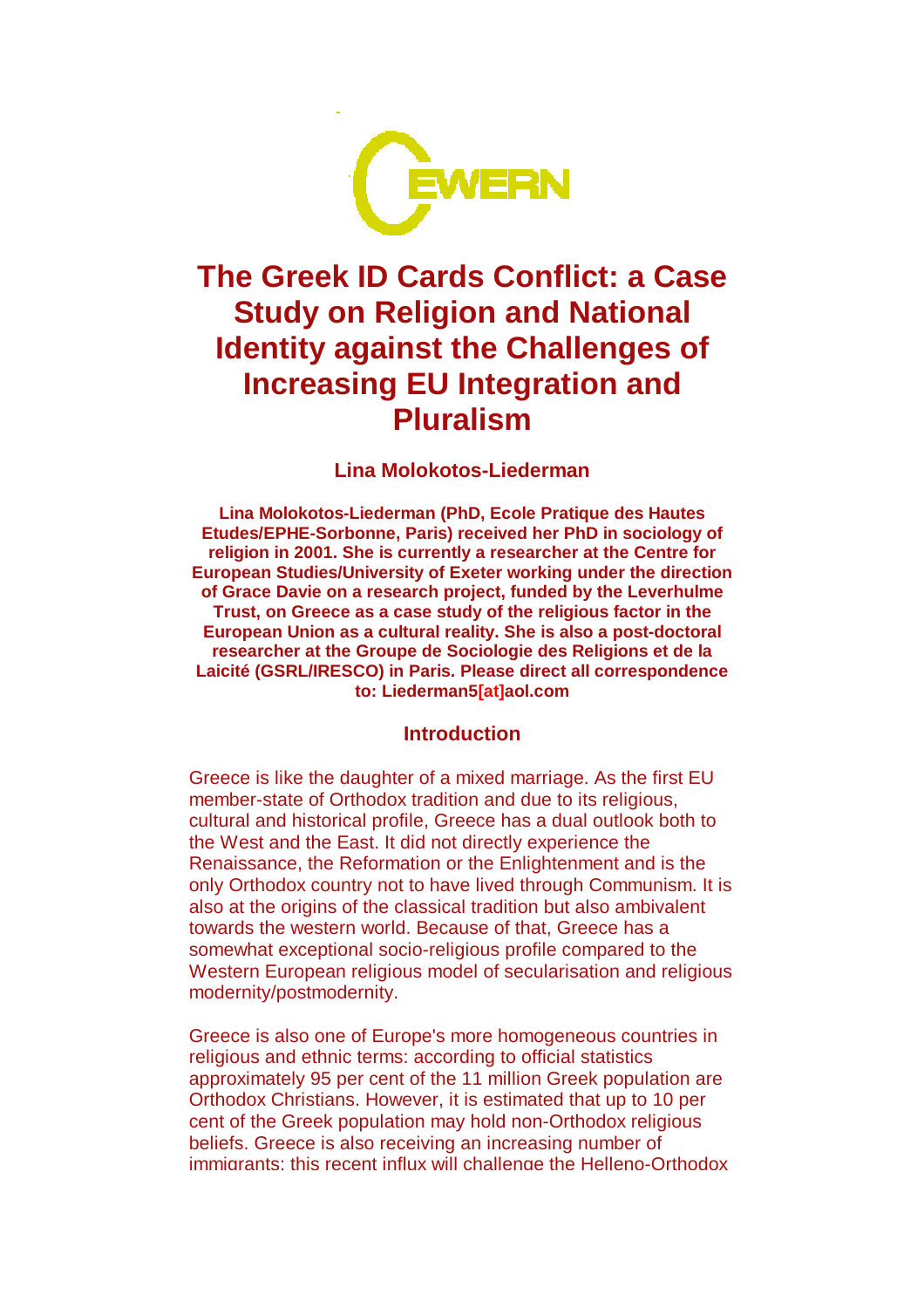link that is so often used, especially by the Church itself, when reflecting on the role of Orthodoxy in what it means to be Greek today, with the identification between citizenship and religion and the assumption of Orthodoxy as a marker of Greekness.

According to Article 13 of the Constitution, freedom of conscience and religious worship are guaranteed for 'known' religions (Judaism, Islam, Catholicism and Protestant denominations). Proselytism is illegal. If belief in God among Greeks remains relatively high, they have a largely passive attachment to the Church, with churchgoing reserved mostly for special occasions and religious/national holidays. Orthodoxy is a strong cultural, spiritual and historical frame of reference even for Greeks who are not religious.

Orthodoxy is also prominent in church-state relations. According to the Greek Constitution Orthodoxy is the 'dominant' or 'prevailing' religion. The Constitution grants the Greek Orthodox Church legal and financial privileges. The Church is supported financially by the state, which pays the salaries of all clergy, and is generally viewed as a homogenising and unifying force, particularly in moments of crisis. However, throughout modern Greek history state and Church have collided. Civil marriage (1982) and divorce (1983) were established by a socialist government but after much conflict and debate. The potential separation of Church and state remains under discussion. Another case where state and Church recently collided is the conflict over removing religious affiliation from Greek ID cards.

The starting point for this Leverhulme-funded study is the 2000 controversy over whether to remove religious affiliation from national ID cards. The study also aims to take into account the recent and ongoing crisis within the Church with the implication of various members of the clergy and the Archbishop of the Greek Church in a series of corruption scandals in 2005. The identity cards case study acts as a lens through which to look at Greece as an example and as a stepping stone from which to reflect on the links between religion and national identity in the European Union, as a cultural reality.

#### **The ID Cards Conflict**

The policy of recording religion on state ID cards originated in 1945, as a way to distinguish atheists (who at the time were usually Communists) and Orthodox (who were moderate or progovernment citizens). The policy of registering religious affiliation on ID cards remained unquestioned and in effect until 1985, when the issue became a political and partisan power game. In 1986 the socialist government passed legislation according to which the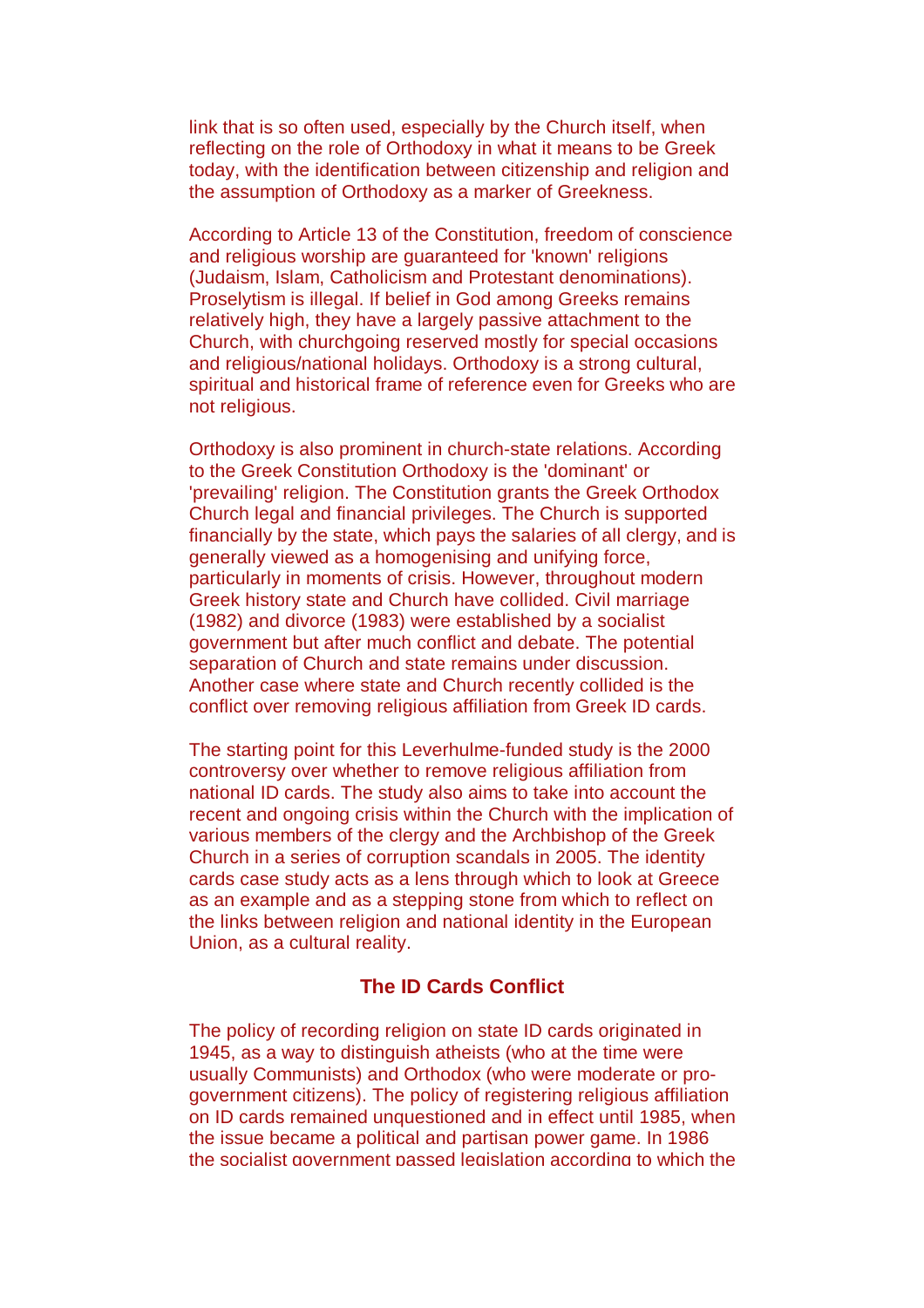declaration of religion on a new type of ID cards became optional; it was reversed in 1991 when the conservative party passed a law rendering the registration of religion on ID cards mandatory. At that time, the Church and religious organisations had opposed the removal of religion from ID cards, partly because the new ID cards would also include a personalised identification bar code containing the number 666, considered a symbol of the evil spirit. In 1997 Greece signed the intergovernmental Schengen Agreement (for the free movement of persons within the EU without customs or passport checks). As the Treaty stipulated that ID cards could be used as a travel document within the EU, Greece came under pressure to issue new bilingual ID cards. In May 2000, after announcing plans actually to implement the privacy protection law of 1997 and proceed with the issue of new ID cards removing religious affiliation, the socialist government was criticised for not having prepared the ground, namely the Church and public opinion, on the issue. According to a number of legal opinions, the specific law of 1991 stipulating the mandatory registration of religion on ID cards was still into effect, and thus could not be abolished by the general law of 1997 on privacy protection. As a result, in 2001 the Archbishop organised a campaign and a six-month church referendum collecting 3.5 million signatures requesting the voluntary declaration of religion on ID cards and calling for a national referendum on the issue. The ID cards crisis came to an end with the interventions of the Greek President and the Council of State, which upheld the government's decision to remove religious affiliation, and with the 2002 European Court of Human Rights rejection of the referral of the case by three Greek theology professors, after having reviewed it as inadmissible.

The Church's reaction during the crisis can be interpreted as one of defensive fear that the removal of religion from ID cards might be the first step in gradually loosening the tight historic and political ties between the Greek Church and state, which it perceives as a symbolic undermining of Orthodoxy in Greek public life. If the Church did lose the battle of the ID cards in the short term, it was able to gain a negotiating card (3 million signed petitions) that may be a useful 'bargaining chip' in its future relations with the state. By capitalising on the conflict, the Church's intent has been to flex its muscles and warn politicians that it can still count on the support of millions of people with the power to mobilise the Greek population against or for any government. This message is particularly directed to certain liberal and leftist milieus in Greece which favour revising and delineating more distinct roles between the Greek state and the Church, the most drastic of which would be ending the payment of priests with state funds and proceeding with an administrative separation between Church and state. However, after the 2005 implication of the Church in a series of high profile corruption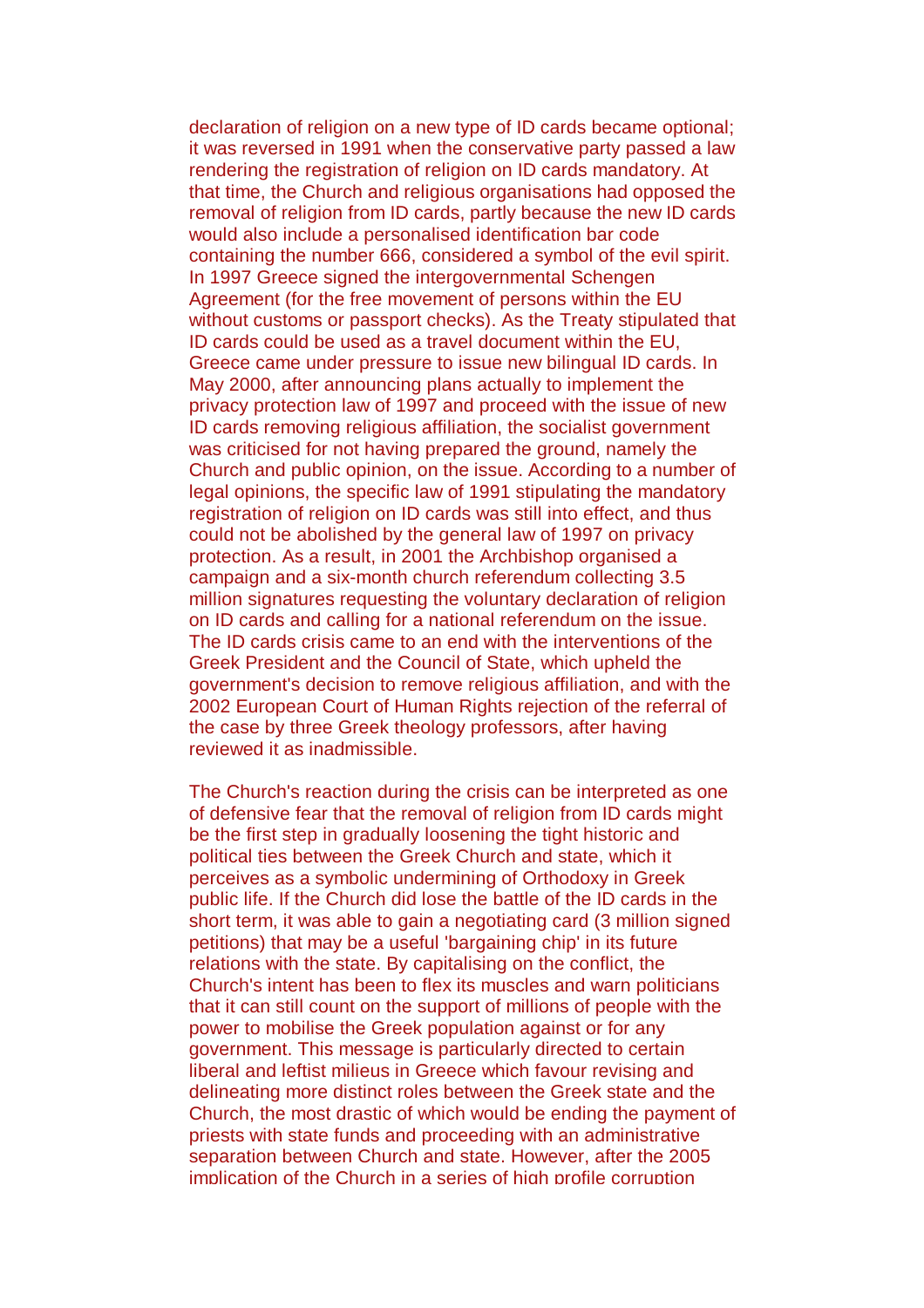scandals, the Archbishop's ability to mobilise people in the future has been dampened, due to his fall in popularity according to public opinion polls.

Most religious minority groups in Greece, including Catholics, Jews and Protestants, were explicitly against the inclusion of religion on ID cards. However, an unexpected finding was that the reactions among other Greek religious minority groups, namely Jehovah's Witnesses and the Turkish Muslim minority, due to specific circumstances, were not consistent with the undoubted and explicit negative reactions of the Greek Catholic, Jewish and Protestant minorities. The position of Jehovah's Witnesses was one of non-involvement, following a principle of neutrality on all state matters that do not affect or concern them directly. Among the Muslim minority in Thrace, local muftis supported the registration of religion on ID cards and possibly even signed petitions in the Church's referendum. ID cards listing a Muslim religious affiliation provide legal proof and a means for these communities to continue to benefit from the special privileges accorded to the Turkish minority (according to the Lausanne Treaty), such as education in special bilingual schools. Therefore, in the Muslim case in Greece, registering religious affiliation on ID cards acts not only as a useful official acknowledgment and proof of the Muslim/Turkish identity and population, but more importantly as a means of protecting Turkish minority rights. Given the specific historical circumstances in Greece, if Christian and Jewish minorities view religion on ID cards as a source of discrimination, for the Turkish/Muslim minority the argument is the reverse, a form of 'positive discrimination', since the registration of religion is a means of protecting their rights as a minority.

#### **Methodology**

The ID cards case study acts as a lens through which to look at Greece as an example and as a stepping stone from which to reflect on the links between religion and national identity in the European Union. There are four key recurrent themes in the Greek identity card conflict which are of particular interest. At a first level, the ID cards conflict concerned Church-state relations. The crisis confirmed the historic partnership between the Greek Church and the state, while at the same time revealing the tensions within this relationship. Beyond Church and state, the conflict also raised a debate touching the core of Greek identity, particularly the link between nation and religion and the relevance of Helleno-Christianity today. Taking the issue of religion and national identity and homogeneity a step further raises the question of religious pluralism. With Greece's increasing numbers of non-Orthodox minorities there is an increasing challenge for Greece to evolve from a 'monocultural' nation to a more diverse, multicultural society; the identification between citizenship and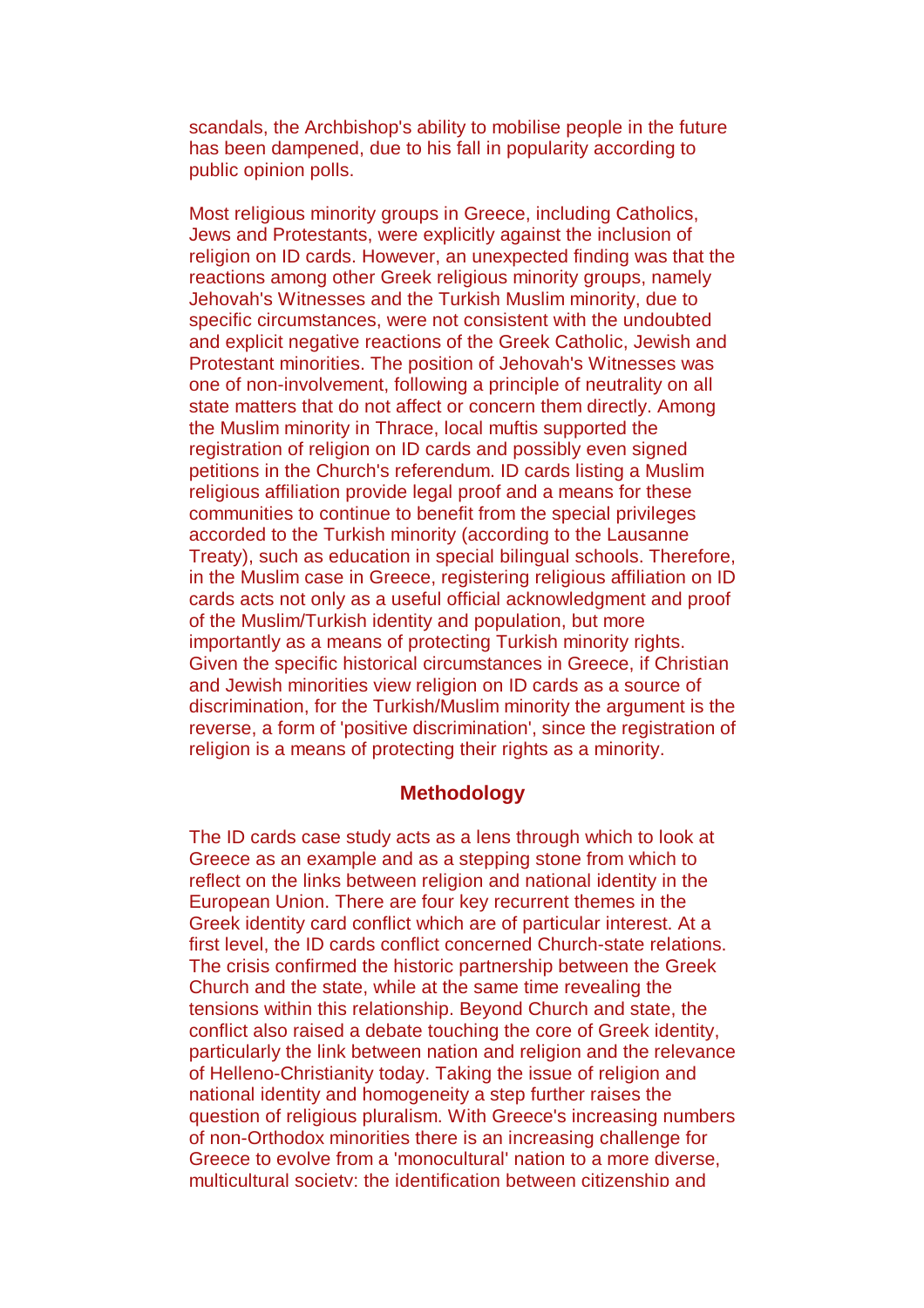religion and the assumption of Orthodoxy as a marker of Greekness are increasingly under pressure. The pluralisation of Greek society as a result of European and non-European immigration movements raises the question of the place of Orthodoxy within the European Union, through its enlargement towards the East with new member-states of a typically Christian Orthodox tradition (and possibly of an Islamic tradition with the possible entry of Turkey). It also raises the question of globalisation of Greek Orthodoxy itself through the diaspora.

These core themes are addressed and examined through a qualitative analysis of: (a) newspaper articles (from selected Greek and international dailies) and some church and state documents that are indicative of the type and level of exchange of public information and debate on the ID cards issue and other relevant issues, and (b) interviews with selected journalists, intellectuals, academics and members of the clergy that can take the analysis a step further as they provide illustrations of wider arguments and perspectives that can lead to the larger themes relevant to this study.

## **Mapping of Opinions and Attitudes**

I examined 390 opinion articles published in Greek dailies over the period 1993-2004. What specifically emerge from the mapping of all opinion articles are three large ideological orientations: negative, neutral/non-aligned, and positive/pro-dialogue orientations. These groups express opinions towards religion on ID cards but also towards the Church, the Archbishop, and the government.

More than half of all opinion articles were either explicitly critical of any inclusion of religion on ID cards or very critical of the Church and Archbishop Christodoulos. The newspapers with the highest number of such items were centre-leftist papers. Less than a quarter of all opinion articles were either explicitly favourable towards the inclusion of religion on ID cards, or very critical of the government's handling of the crisis and advocating a dialogue or compromise between state and Church on the issue. The newspapers which expressed the highest number of favourable positions were an ultra-conservative paper, followed by a conservative paper and a centre-left paper. Finally, only 15 per cent of the total number of opinion articles were non-partisan: while not advocating a specific position on the issue they either did not take specific sides, thus offering a more analytical or balanced perspective on the conflict, or were equally critical of both sides (Church and state). The newspapers with the highest number of non-partisan positions were a conservative paper and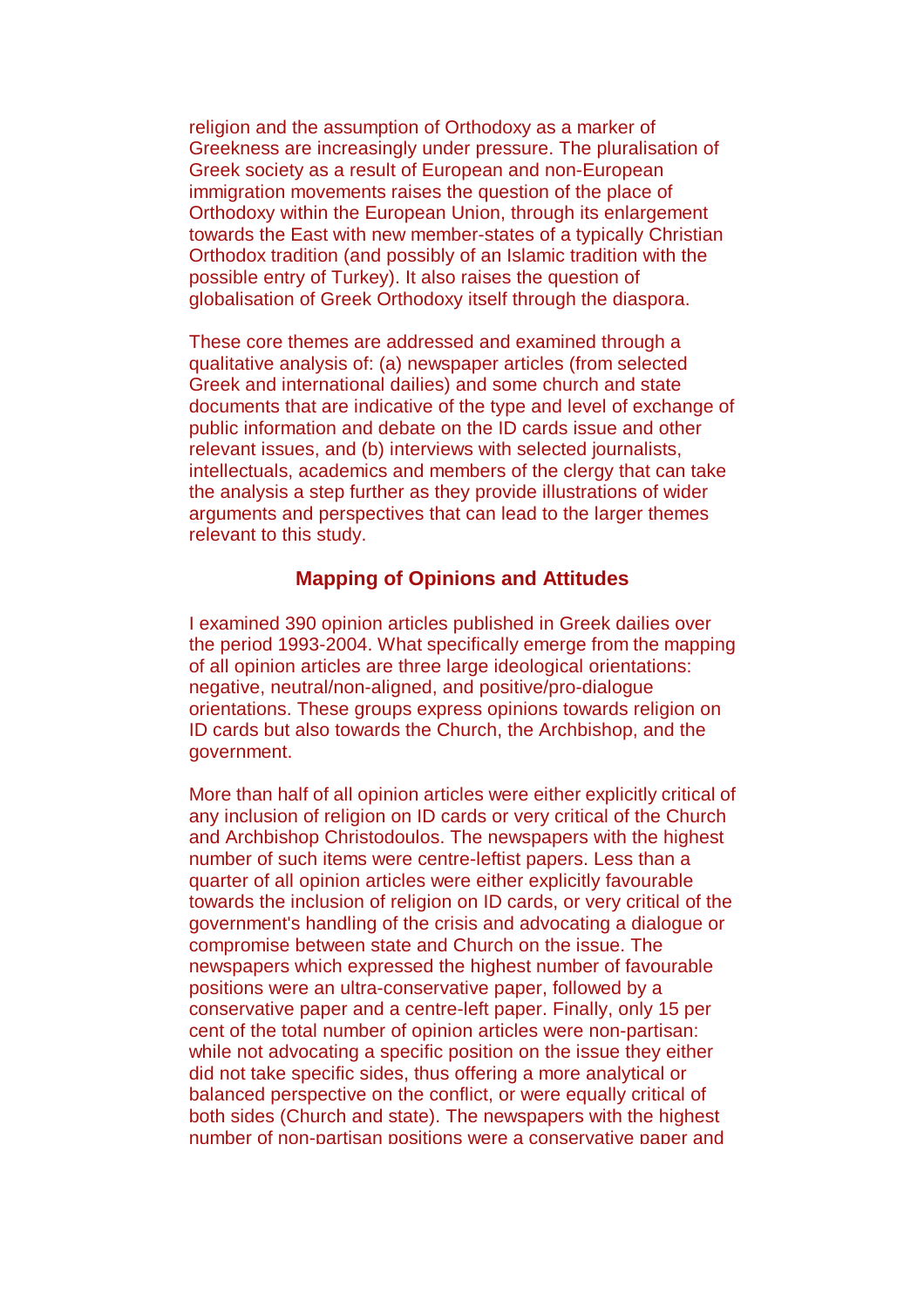two centre-leftist papers.

Meanwhile seven Greek public opinion polls conducted in 2000 and 2001 gave the average percentage of those in favour of the inclusion of religion on ID cards as 68.8 per cent, while only one quarter were critical. The discrepancy between public opinion polls and the mainstream daily Greek press raises some questions. Is elite media / academic opinion more critical of the link between Church and state and between nation and religion in Greece, and thus more eager to sever it, through a detachment of Church-state relations? Other more populist/popular segments of the press and commentators do not seem to share this view: are they aiming instead for the advancement of the Helleno-Orthodox heritage in Greece?

## **Analysis**

I have looked more closely how each opinion group in the press articles has treated the core themes.

#### **Nation and religion**

Favourable towards religion on ID cards:

- Endorsement of an all-embracing view of Helleno-Orthodoxy in the formation of modern Greek identity.
- ID cards conflict as a first step in severing national unity and the link between nation and religion, leading to a detrimental secularisation of Greek society.
- Religion as a source of hope from the uncertainties of globalisation and a link to a Greece that is changing.

#### Non-aligned:

- Link between nation and religion as a strong element of identity is undermined by leftist milieus.
- Acknowledgement of Greek attachment to the Church as safe keeper of identity.
- Political gaps in addressing anxiety and uncertainty within society were filled by Church's advancement of the Orthodox argument, as a default safety net.

#### Critical towards religion on ID cards:

- Personal identity, different from ID cards.
- Autonomy of Hellenism and Orthodoxy with separate distinct contributions to the formation of modern Greek identity.
- No Orthodox exclusivity in national definition.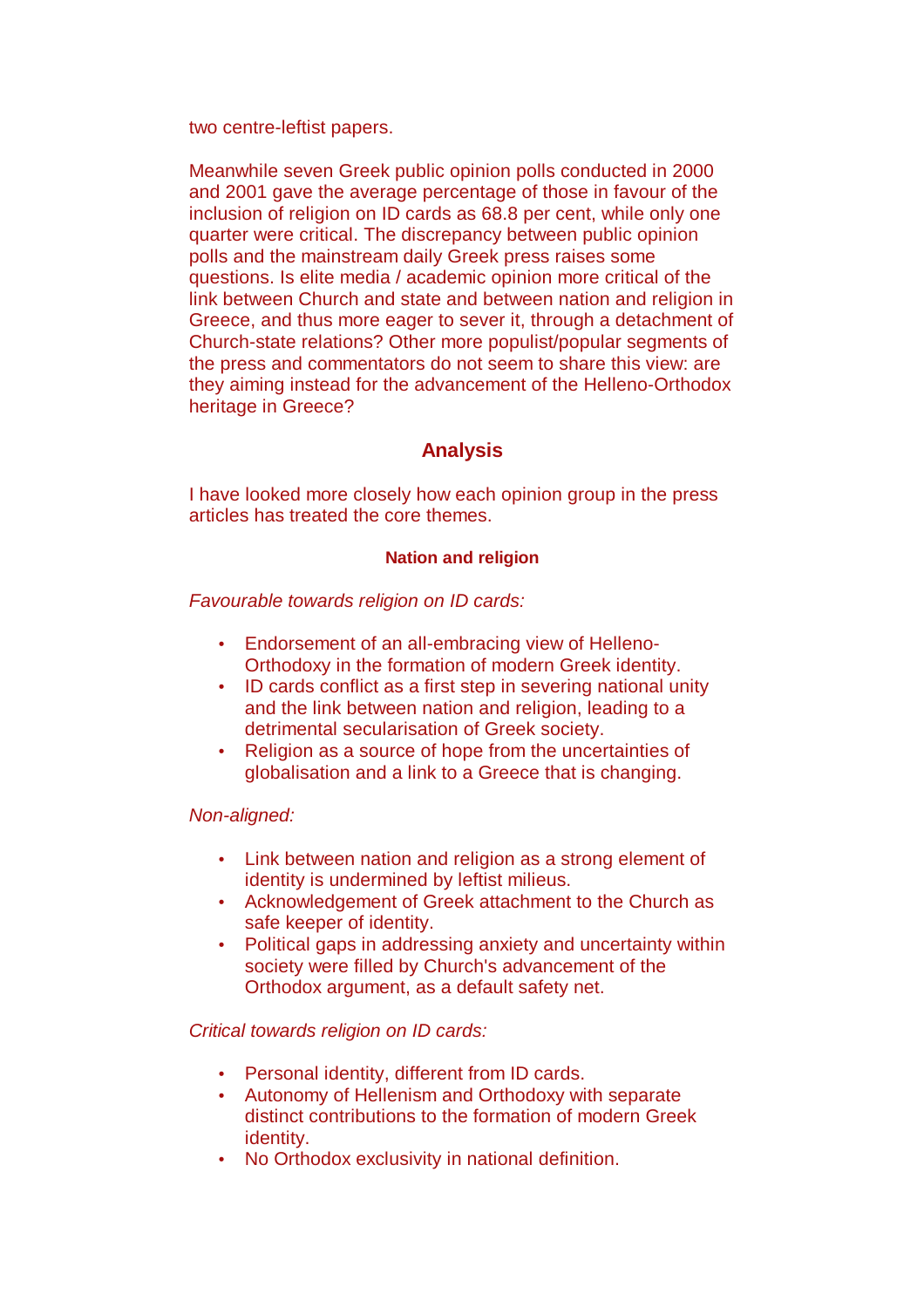• Removal of religious affiliation from ID cards will give a more accurate picture of the number of true Orthodox believers in Greece.

#### **Church and State**

Favourable towards religion on ID cards:

- Close Church-state relations reflect the link between nation and religion.
- Right and duty of Church to public discourse on political and social issues.
- ID cards conflict as first step in a damaging future separation of Church and state.
- Inflexibility of government transformed conflict into a political and ideological confrontation, strengthening the Church.

#### Non-aligned:

- Confrontation between secular and religious ideology.
- Political and ideological inflexibility by the government.
- Political opportunism by the Archbishop in consolidating a public and political role.
- Need for public dialogue on Church-state relations with disengagement from political opportunism and 'clientilist' relations between Church and political parties.

#### Critical towards religion on ID cards:

- Orthodox majority claim in the Constitution is a political argument.
- Confusion between political and religious power undermines both Church and state, and democracy.
- Need for liberalisation of Church-state relations.

#### **Human and Minority Rights**

Favourable towards religion on ID cards:

- Majority rights, freedom to religious expression and selfdetermination.
- Adequate protection of religious minorities, so religious freedom is not dependent on removal of religion from ID cards.
- Pressure by minority groups undermines national homogeneity.
- Dialogue as a fundamental parameter of democracy.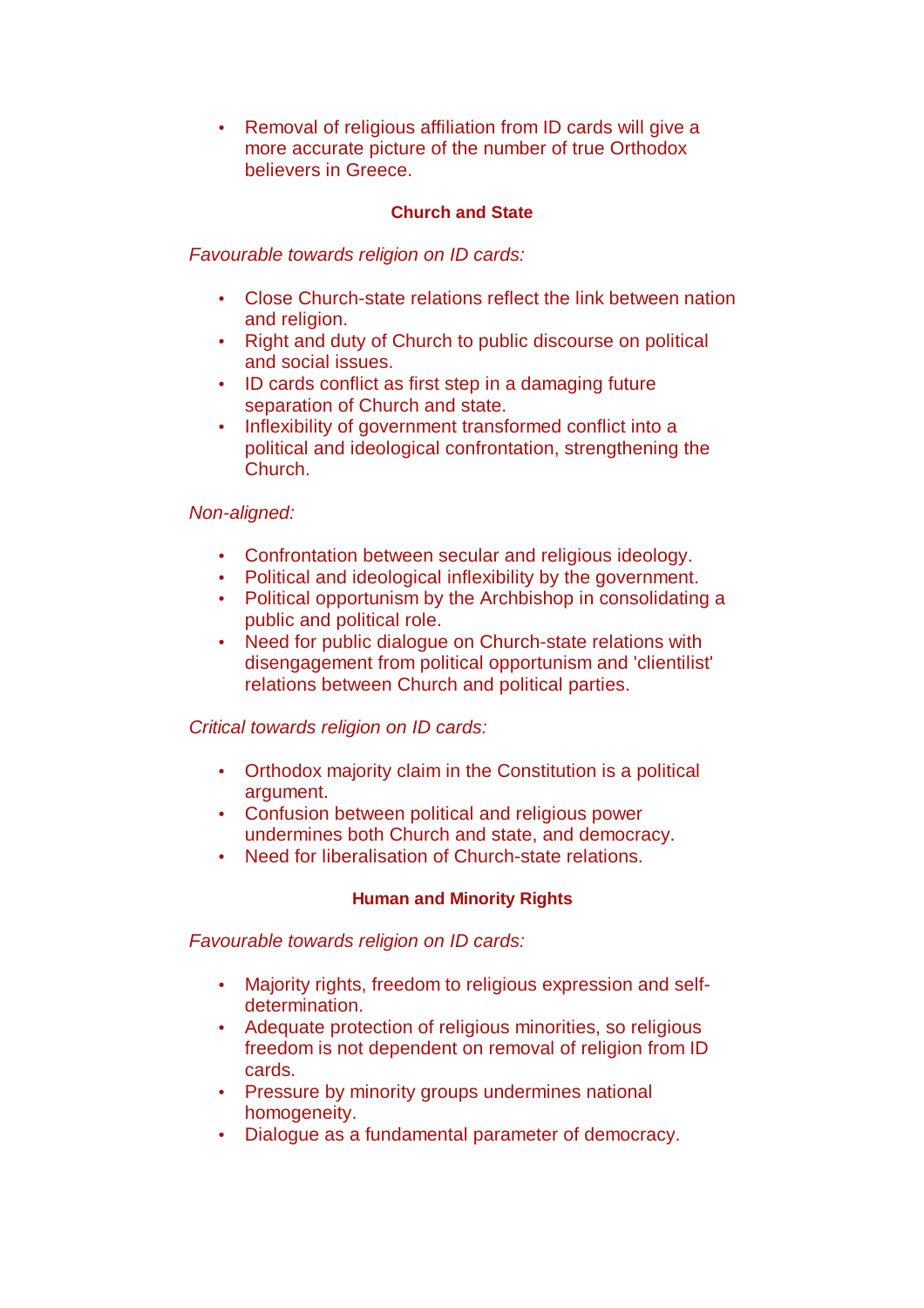#### Non-aligned:

• Religious freedom as a condition for political and social freedom, thus in favour to Greek Church.

## Critical towards religion on ID cards:

- Religious freedom to privacy of religious beliefs.
- Religion on ID cards creates conditions for differentiating citizens leading to discrimination and inequalities.
- Democracy measured by treatment of minorities.
- Human rights not dependent on majority-minority ratio.

## **Greece, Orthodoxy and the EU**

Favourable towards religion on ID cards:

- Orthodoxy as a spiritual shield for survival of the Greek nation against homogenisation and cultural absorption by the EU.
- Religion on ID cards as symbolic resistance to globalisation, the new world order and secularisation.
- Orthodox specificity of Greece in the EU to be asserted and affirmed as such.
- Orthodoxy as sustaining element preserving 'Greekness' in the EU.

## Non-aligned:

- Insecurity among Greek population as a result of European integration process.
- Church's fear that European integration may accelerate secularisation and decrease its role in Greek society.

## Critical towards religion on ID cards:

- Multicultural environment and composition of the EU is not a threat to national identities and cultures.
- A defensive Greek attitude in the EU can reduce its position to a passive member-state rather than an active partner.

## **Concluding Remarks**

Comparing the argumentation of all ideological orientations in the conflict, one can see that those with a positive orientation place greater weight on Helleno-Christianity, on religion and national identity, as an all-embracing Greek specificity and difference that has to be preserved and asserted. They view the existing situation